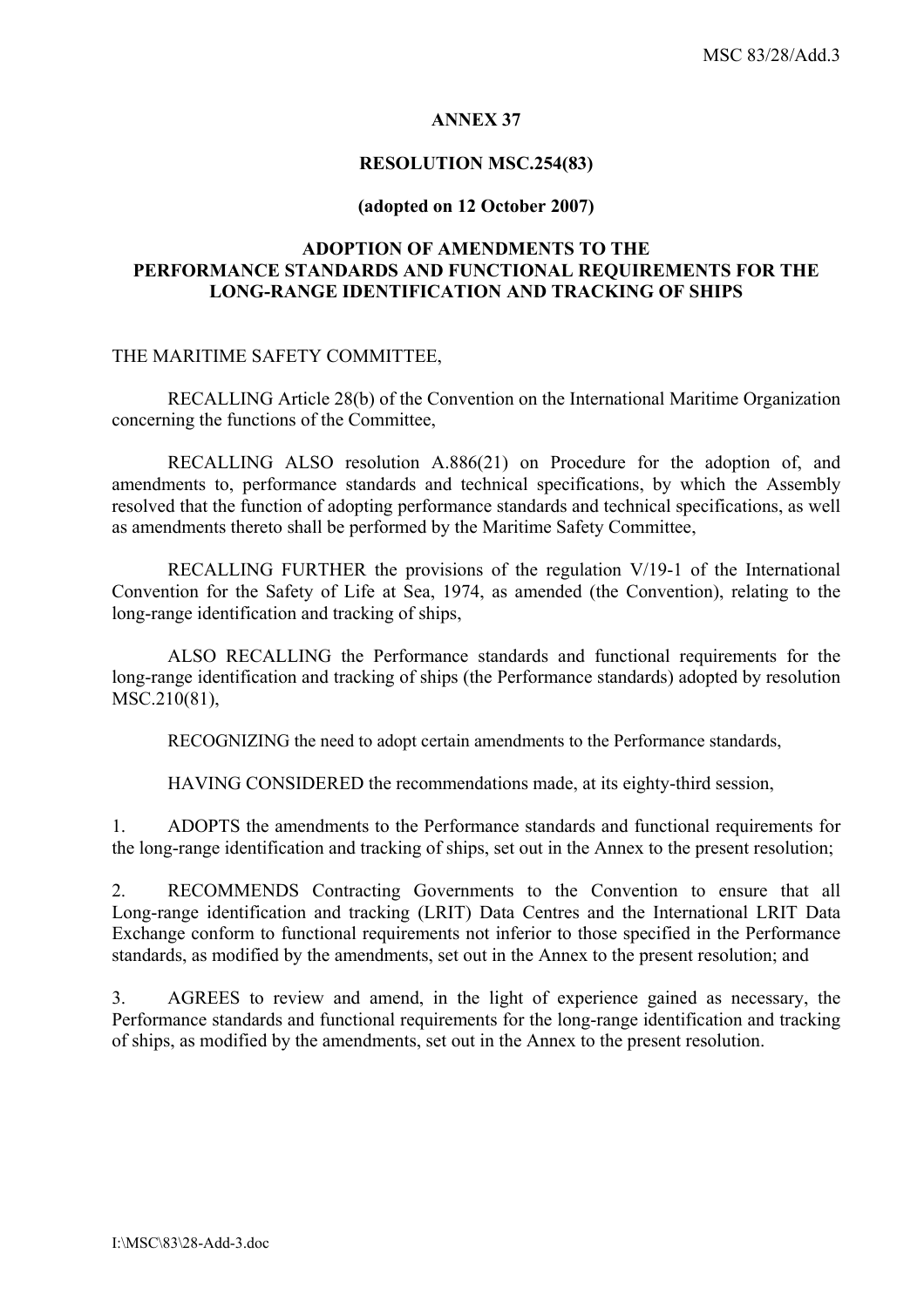### ANNEX

# **AMENDMENTS TO THE PERFORMANCE STANDARDS AND FUNCTIONAL REQUIREMENTS FOR THE LONG-RANGE IDENTIFICATION AND TRACKING OF SHIPS**

### **4 Shipborne equipment**

*1 After the existing paragraph 4.4, the following new paragraph is inserted:*

ì4.4.1 When a ship is undergoing repairs in dry-dock or in port or is laid up for a long period, the master or the Administration may reduce the frequency of the transmission LRIT information to one report every 24-hour period, or may temporarily stop the transmission of such information.<sup>"</sup>

### **7 LRIT Data Centre**

*2 After the existing paragraph 7.1, the following new paragraphs are inserted:* 

ì7.1A When providing archived LRIT information to LRIT Data Users, LRIT Data Centres should utilize the version of the LRIT Data Distribution Plan which was applicable at the time when the LRIT information requested were originally received. Thus, all LRIT Data Centres should also archive the LRIT Data Distribution Plan covering the time period of the archived LRIT information.

7.1B All Regional or Co-operative LRIT Data Centres and the International LRIT Data Centre should automatically maintain journal(s) for all of the internally routed LRIT information. The journal(s) should only contain message header information which may be used for audit purposes. The journal(s) should be transmitted to the International LRIT Data Exchange at regular intervals in order to be combined with the journal(s) maintained by the International LRIT Data Exchange."

## **10 International LRIT Data Exchange**

*3 After the existing paragraph 10.3.5, the following new paragraph is inserted:* 

ì.5A receive journal(s) from Regional, Co-operative, and the International LRIT Data Centre and combine these journal(s) with its own journal(s);"